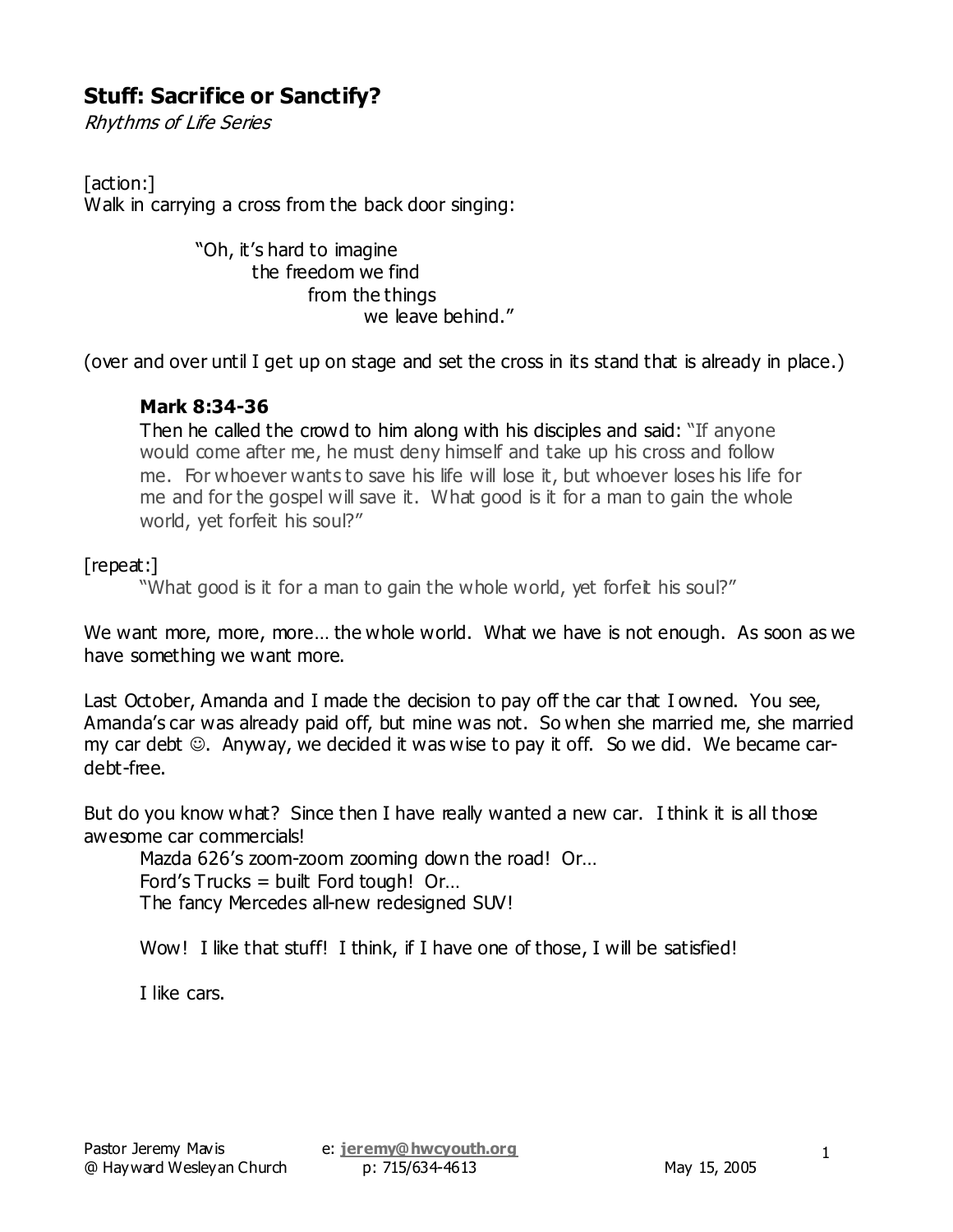I am also a gizmo kind of guy. I like gidgets and gadgets, and techy kinds of things. My newest thing is that I want a Mac mini… A computer which is 2" x 4" and 2" high, and does some neat stuff.

Really cool! I think, if I have one of those, I know I will be satisfied!

But you know what I have found? Perhaps you have as well… Things do not satisfy. Getting a new car is great…a wonderful feeling, but after about a month of babying the thing…it becomes just a car. Or the Mac mini computer… I suppose it is great to have one, but it is still just a computer.

You see, things do not satisfy... I want the whole world, at the cost of my soul.

What trips your trigger? What do you always want more of? In what things are you trying to find satisfaction? You want the whole world, at the cost of your soul.

"If anyone would come after me, he must deny himself, take up his cross and follow me."

Well, this is it. We are wrapping up our series called "Making Room for Life." Pastor Mark is back… 7 weeks… mission accomplished. We all can go on about our lives just like before, right?

Well, let me ask you a question: What has changed in your life in the last 7 weeks?

Have you made more room for life?

If you have made room for life, how has that changed your life?

If not, why haven't you?

Don't worry, there isn't some sort of divine police agency that is watching how you are…

or are not

making room for life…

That's quite easy to tell the difference. Anyone can tell if you are making room for life…

Do you want to know how?

Life.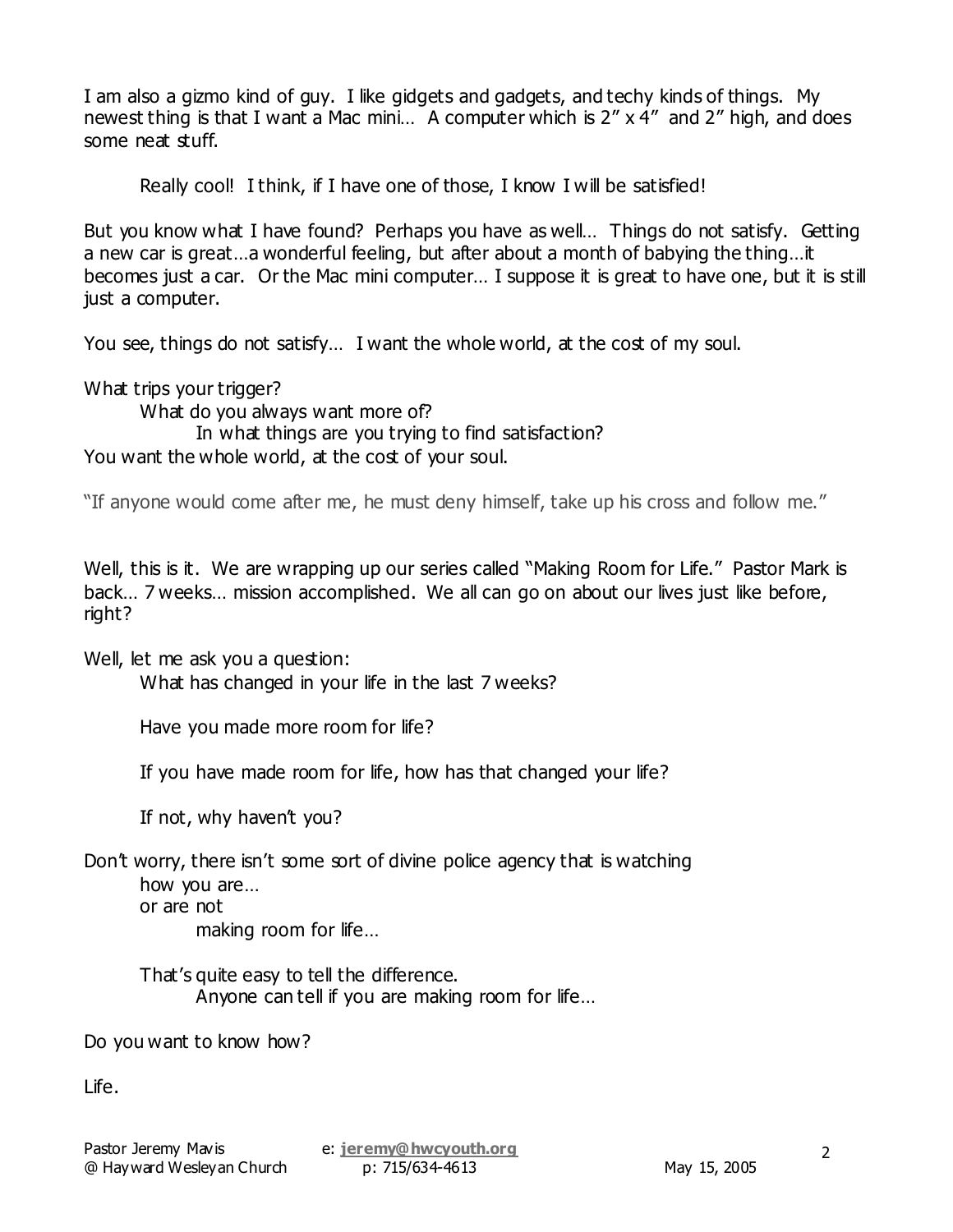By watching your life… the way you live… the decisions you make… how you spend your time… how you spend your money.

Life – actual living – is the arena that spirituality is played out. What people see and experience in and through your life tells them if you are making room for it. Better yet, your life tells them who you are living for (yourself or Jesus).

Spirituality in the world is not found in taking the time to read the Bible or in the amount you've read. (although it is a good and necessary thing)

Spirituality is not found in how much or how often you pray.

#### or serve

or where and to whom and what you give your money…

although these things are good and necessary.

Spirituality is not measured by all these things.

Spirituality is measured by how you live your life, in real actual life. Fruit.

- 1) You see… Reading your Bible prepares you to live life. It equips you to expand your mind beyond yourself and realize that you are part of a grand story… while you live life.
- 2) Praying prepares you to live life. It focuses your attention and dependence upon God while you live life.
- 3) Serving people prepares you to live life. It helps to develop and nurture a love for your fellow human beings while you live life.
- 4) Giving your money prepares you to live life. It imprints on our hearts that God owns all our resources and we are not to horde it for ourselves, but to share it with others… while we live life.

These things impact life and how we live it before others and God.

How are you doing at living life?

Does what you do on a Sunday morning stay on Sunday morning?

Do the people out there (or even the people in here) know—by your life—that you follow Jesus?

And yet, life tends to distract us…from Jesus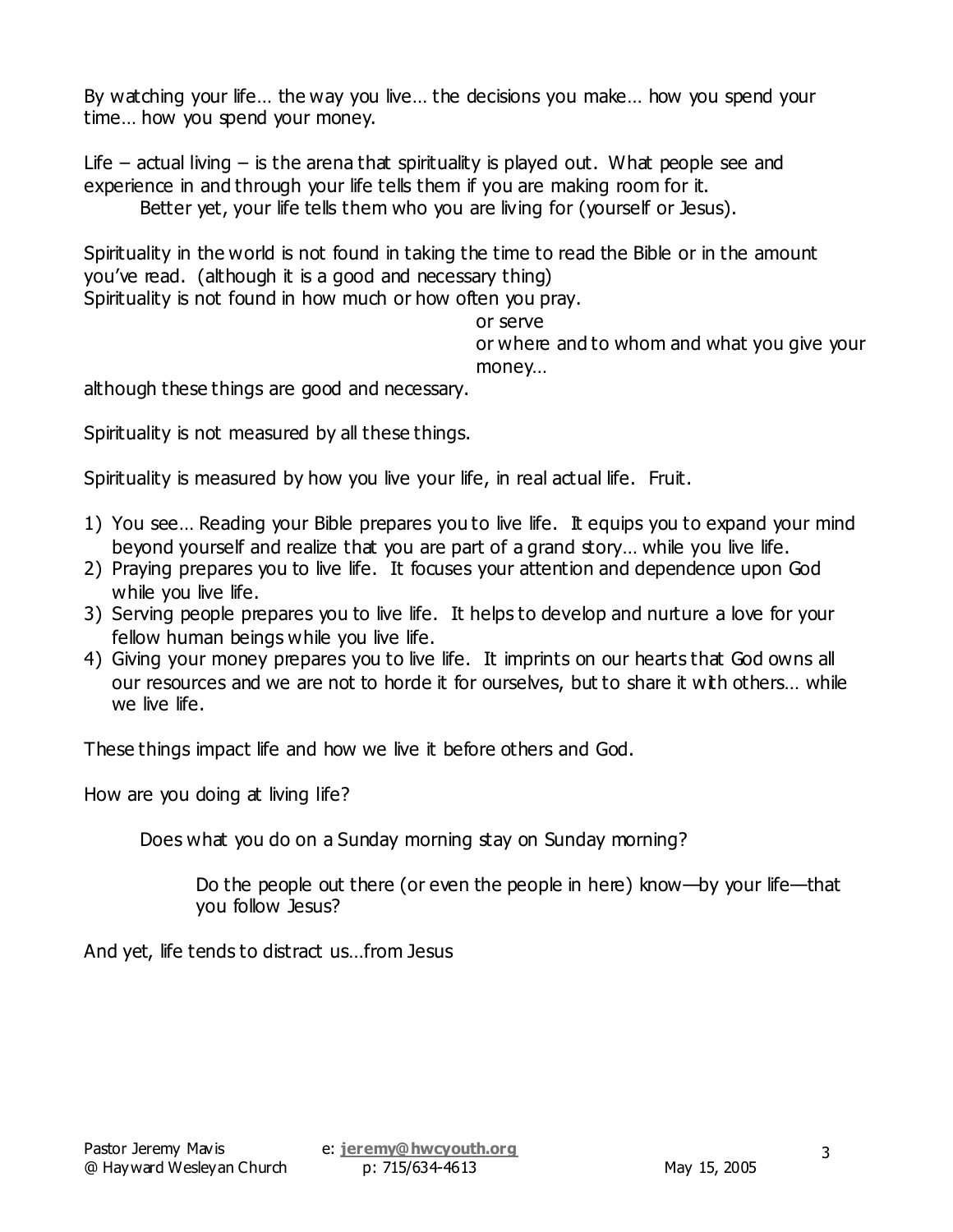#### **Luke 10:38-42**

As Jesus and his disciples were on their way, he came to a village where a woman named Martha opened her home to him. She had a sister called Mary, who sat at the Lord's feet listening to what he said. But Martha was distracted by all the preparations that had to be made. She came to him and asked, "Lord, don't you care that my sister has left me to do the work by myself? Tell her to help me!"

"Martha, Martha," the Lord answered, "you are worried and upset about many things, but only one thing is needed. Mary has chosen what is better, and it will not be taken away from her."

How dare Mary just sit and listen to Jesus! What with all the preparations that needed to be made! Martha had just cause to complain, didn't she? Of course. It is not that what she was doing was bad… it was important. It needed to be done.

But still Jesus tells her: "you are worried and upset about many things, but only one thing is needed. Mary has chosen what is better, and it will not be taken away from her."

[paraphrase:]

"Martha, these preparation things are good, but doing what Mary is doing is better. Following me is better. Don't let the distractions keep you from listening and being more important that following me in life."

You may not have realized it, but the last six weeks have been about the distractions in life… The Martha stuff.

- 1. Remember the junk drawer metaphor?
	- a. We shove things into the junk drawer when there is no place for the clutter or when we do not know what to do with the clutter.
	- b. This represents the stuff (clutter) in our lives that we shove into our souls (our own personal junk drawer). Therefore crowding out of our lives a place for rest. We can never truly rest when our souls are cluttered.
	- c. Distraction  $#1 =$  clutter
- 2. Remember hype and type?
	- a. Do we live according to all the hype out there (like you will look more sexy with this new car!)?
	- b. Distraction  $#2 =$  hype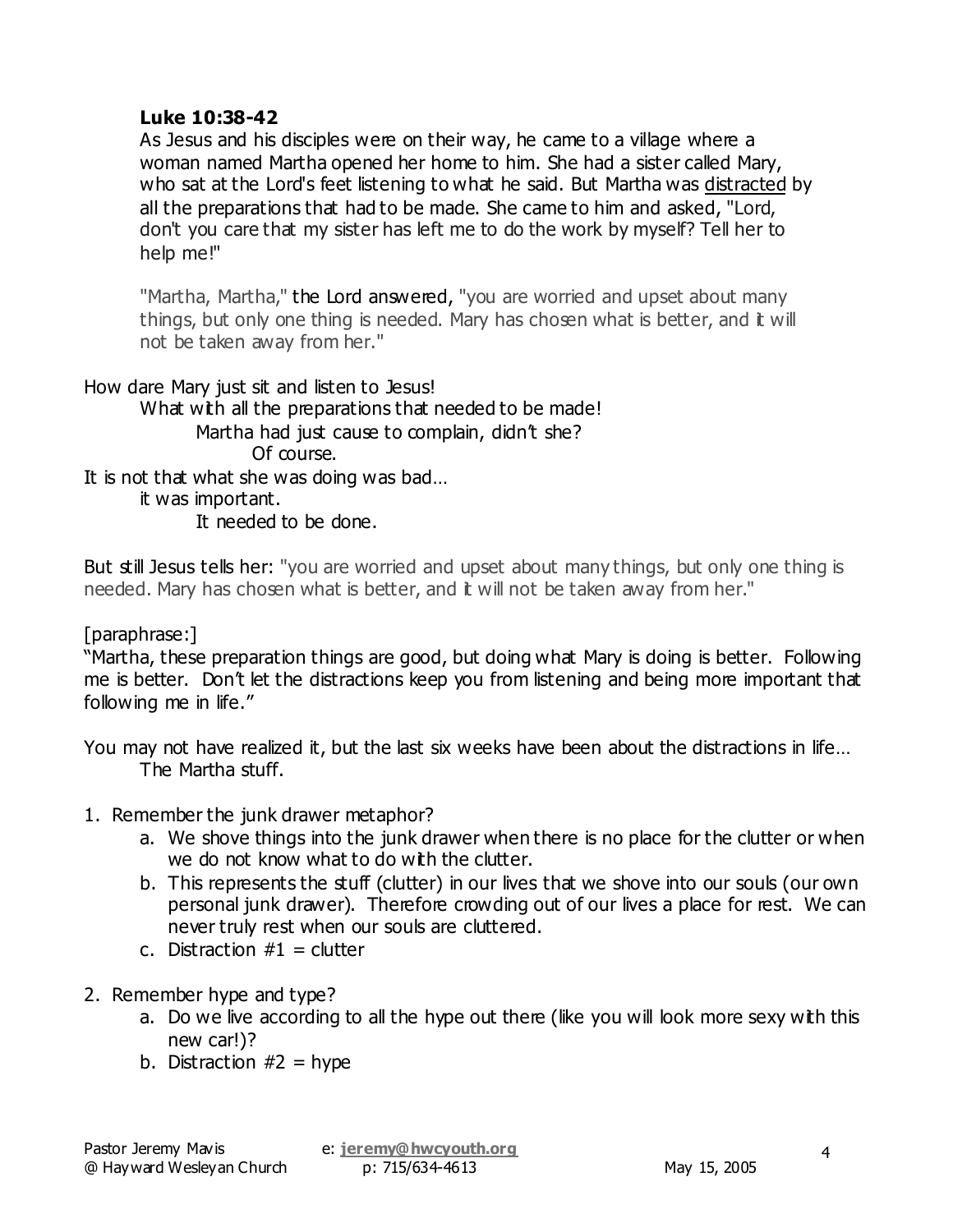- 3. Remember living before an audience of one?
	- a. This was living inner-directed not outer-directed. Outer-directed means peoplepleasing and according to other's expectations
	- b. Distraction  $#3 =$  Outside expectations
- 4. Remember saturation and simplicity?
	- a. Being flooded and filled in our lives—saturated with things. Needing to develop a heart of gratitude even with the mundane of life.
	- b. Distraction  $#4 =$  saturated with stuff
- 5. Remember the dance?
	- a. This was living amidst the chaos of our lives. Remembering to dance with Jesus without distractions, cutting in, and song changes...
	- b. Distraction  $#5 =$  chaos
- 6. Remember last week?
	- a. That the "musts" is attached to the stuff/clutter while the "shoulds" are attached to relationships. This is backwards.
	- b. Relationships need to be central, while stuff (duty and obligations) need to be "shoulds."
	- c. Distraction  $#6 = \text{stuff}$  in place of relationships

[review:]

clutter

hype

outside expectations saturation with stuff chaos

stuff in place of relationships

This is the Martha stuff.

These things are not necessarily wicked or evil in and of themselves. Most are quite necessary.

But when they take the place of listening to Jesus, following the Lord in your life, then they become major hindrances.

In the process of overcoming the abuse of alcohol, many have found sobriety in the twelve steps program of Alcoholic Anonymous. The only requirement to join A.A. is a desire to stop drinking. Here are the first two steps:

> Step 1 "We admit we are powerless over alcohol - that our lives have become unmanageable."

> Step 2 "Came to believe that a power greater than ourselves can restore us to sanity".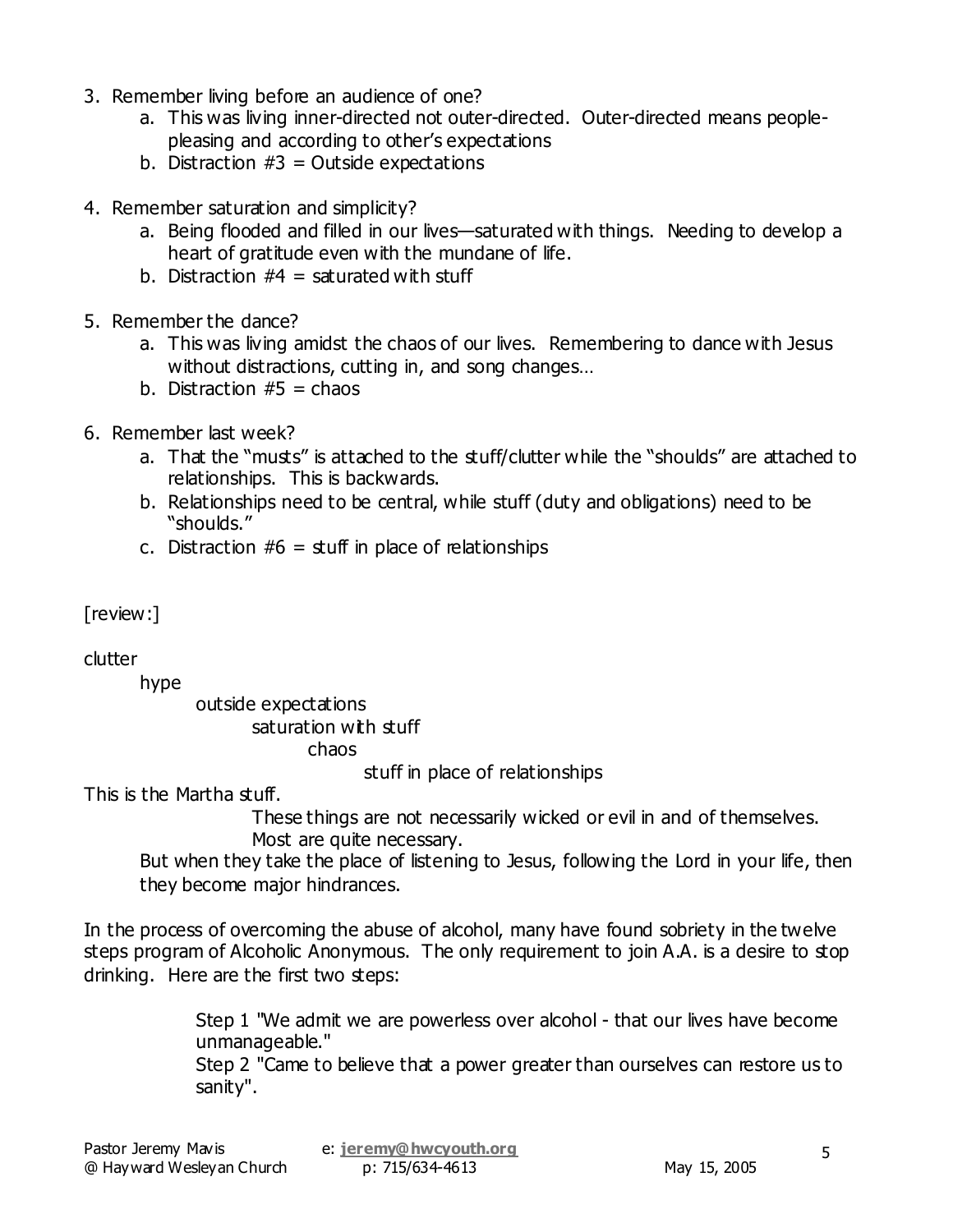Most all of us are addicted to clutter, stuff, chaos, hype, etc and it is hindering our lives.

Let's try the A.A. approach together.

This is voluntary.

You do not have to participate.

But if you want to…

if you have a desire to be sober from clutter and stuff, etc. in your life, please stand.

Step  $1$  – Repeat after me: "I admit... that I am powerless over my addiction to stuff… that my life has become unmanageable…"

Step 2 – Repeat after me: "I believe… that a power greater than myself… can restore me to sanity…"

Good!! You may be seated.

Well we're on our way.

Recognizing and owning your problem are great necessary first steps.

Now comes the difficult part…

#### **Mark 1:16-20**

As Jesus walked beside the Sea of Galilee, he saw Simon and his brother Andrew casting a net into the lake, for they were fishermen. "Come, follow me," Jesus said, "and I will make you fishers of men." At once they left their nets and followed him.

When he had gone a little farther, he saw James son of Zebedee and his brother John in a boat, preparing their nets. Without delay he called them, and they left their father Zebedee in the boat with the hired men and followed him.

These young men were most likely rejected "talmudeen" (disciples). Aspiring young teenage boys were taken under the wing of a respected rabbi and taught the ways of Torah—the Jewish law.

This was affluence. Families got respect within the community if their son was a talmudeen of a great rabbi.

Jesus' call to follow him was met with instantaneous action: they left everything—their job, their home, their family—everything. And followed, became the "talmudeen" of Jesus the Rabbi.

Would you drop everything for Jesus?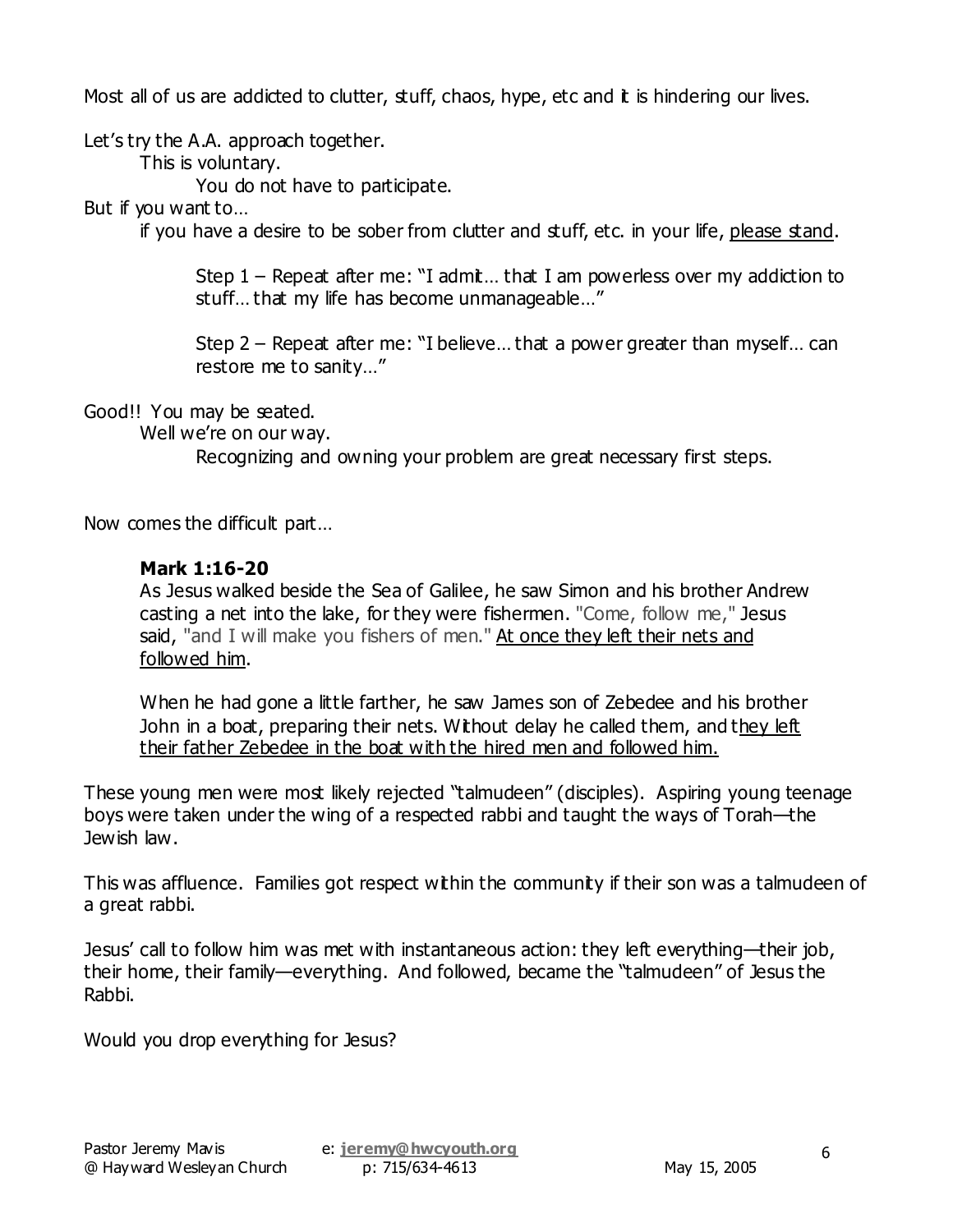[song:] "Oh, it's hard to imagine the freedom we find from the things we leave behind."

#### **Mark 10:17-22**

 $1/4$ s Jesus started on his way, a man ran up to him and fell on his knees before him. "Good teacher," he asked, "what must I do to inherit eternal life?"

<sup>18</sup> Why do you call me good?" Jesus answered. "No one is good—except God alone.  $19$ You know the commandments: 'Do not murder, do not commit adultery, do not steal, do not give false testimony, do not defraud, honor your father and mother.'"

 $20$ "Teacher," he declared, "all these I have kept since I was a boy."

<sup>21</sup>Jesus looked at him and loved him. "One thing you lack," he said. "Go, sell everything you have and give to the poor, and you will have treasure in heaven. Then come, follow me."

 $^{22}$ At this the man's face fell. He went away sad, because he had great wealth.

Bummer. A chance @ becoming a "talmudeen" of Jesus, walking with true humanity itself… and he walked away sad, because he had great wealth.

Apparently this Rich Young Man would not give up everything to follow Jesus… only the things he was comfortable with.

He wanted true life, but he found it in the wrong things—wealth…stuff…things that do not satisfy. And when he had authenticity, true life, the very son and image of God… he did not recognize him.

### **Matthew 6:19-21**

<sup>19</sup>"Do not store up for yourselves treasures on earth, where moth and rust destroy, and where thieves break in and steal.  $^{20}$ But store up for yourselves treasures in heaven, where moth and rust do not destroy, and where thieves do not break in and steal. <sup>21</sup>For where your treasure is, there your heart will be also…"

This young man's heart was wrapped up in treasure that wasn't really treasure.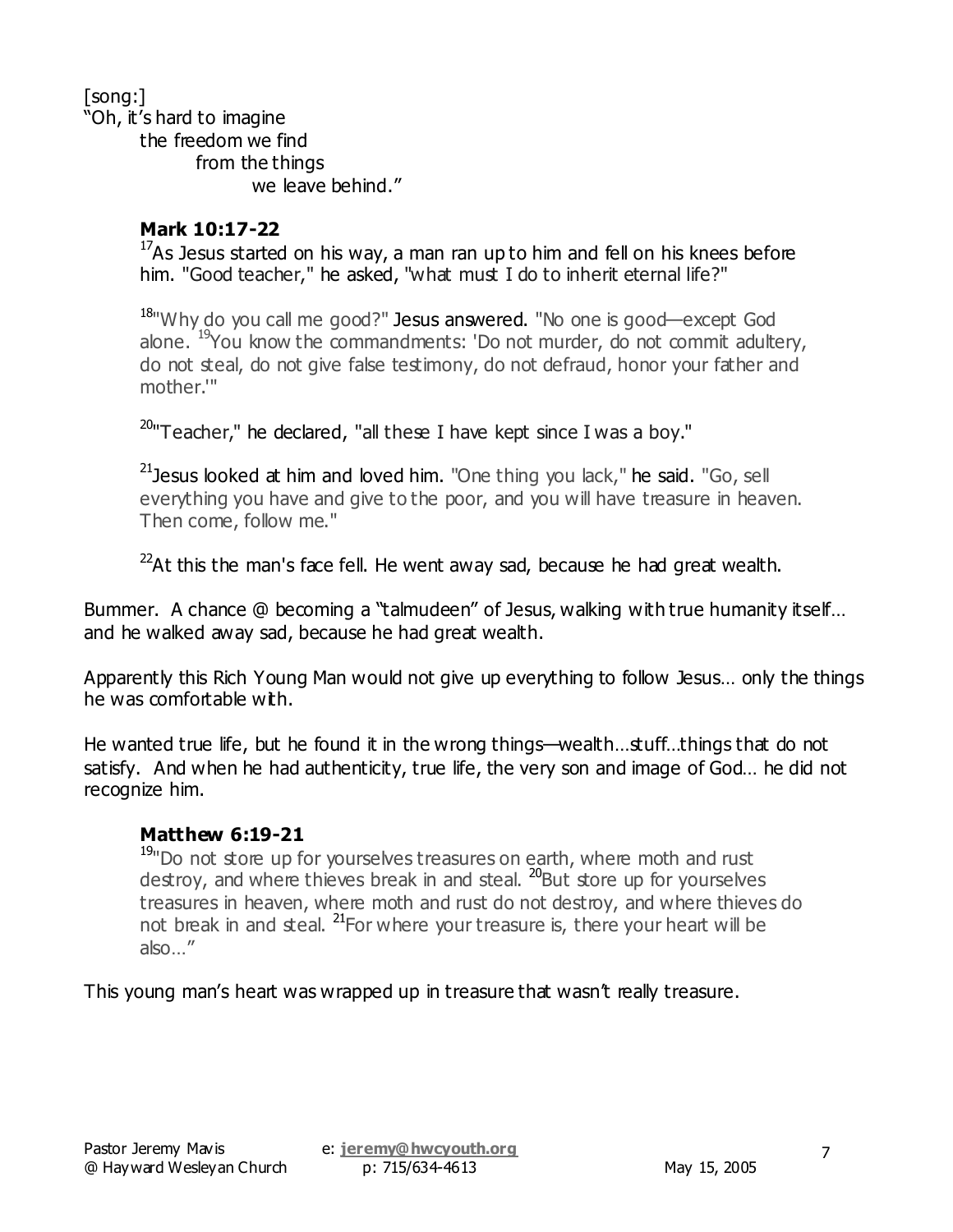[funny story:]

I saw an old "twilight" episode awhile back. It was about three conniving men who brought gold with them into the future. They backstabbed and thwarted each other on their march through a hot desert to get to a city. They all died. A futuristic vehicle pulls along the body of the last man who was carrying the gold. A man jumps out, checks the body and the contents of the sack. Puzzled, he climbs back into his car with a bar of gold. He muses to his wife: "I wonder who that poor man was. He was carrying this." "That's silly," the wife says. "I know," replied the man. "Why would he be in the desert with only this? Gold is nearly worthless now that we have figured out how to manufacture it chemically."

You see, treasure is relative. What you think is valuable, may not really be valuable. The Mac mini probably wouldn't be worth very much during the Middle Ages. There was no electricity to power it...

Like Pastor Heath said last week, relationships are what are truly valuable.

"…store up for yourselves treasures in heaven…"

[song:] "Oh, it's hard to imagine the freedom we find from the things we leave behind."

# **Mark 10:23-31**

 $^{23}$  Jesus looked around and said to his disciples, "How hard it is for the rich to enter the kingdom of God!"

<sup>24</sup>The disciples were amazed at his words. But Jesus said again, "Children, how hard it is to enter the kingdom of God!  $^{25}$ It is easier for a camel to go through the eye of a needle than for a rich man to enter the kingdom of God."

 $26$ The disciples were even more amazed, and said to each other, "Who then can be saved?"

<sup>27</sup>Jesus looked at them and said, "With man this is impossible, but not with God; all things are possible with God."

 $28$ Peter said to him, "We have left everything to follow you!"

<sup>29</sup>"I tell you the truth," Jesus replied, "no one who has left home or brothers or sisters or mother or father or children or fields for me and the gospel  $30$ will fail to receive a hundred times as much in this present age (homes, brothers, sisters, mothers, children and fields—and with them, persecutions) and in the age to come, eternal life.  $31$ But many who are first will be last, and the last first."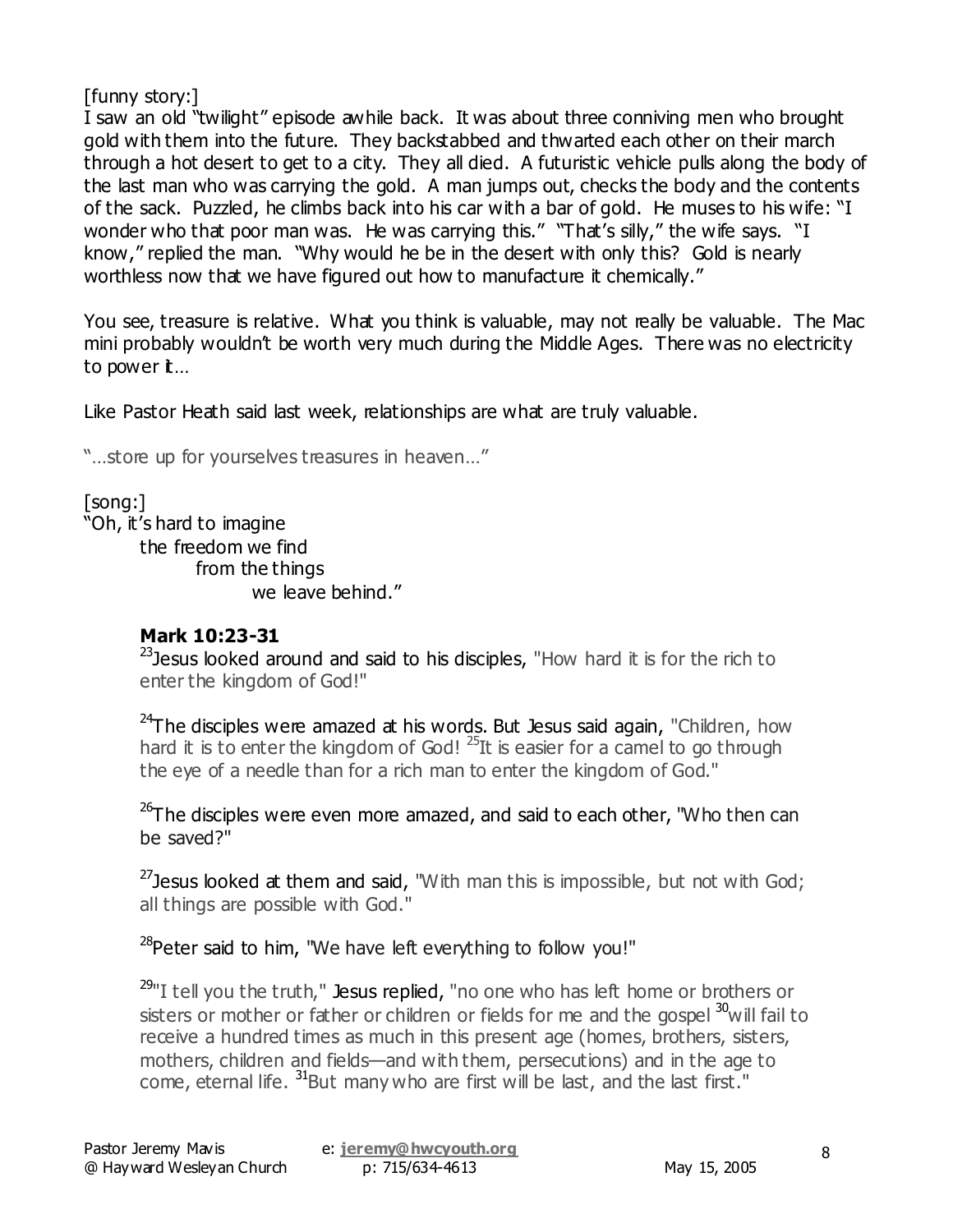Leave it behind.

There are some things that we just need to let go of. They are distracting us, keeping our attention and eyes focused elsewhere. Let it go… It is a conscious choice.

[story:]

I went into the CheqTel office here in Hayward earlier this week to switch over our phone package with them to our new house. Our package has telephone, DSL, and digital cable. Amanda and I had decided that we wanted to downgrade our package to just telephone and DSL... we didn't need the TV (actually, I didn't need the TV). So I told the saleslady that was helping me that we wanted to cancel the cable. A few minutes later she asked me why I wanted to cancel… I was honest with her: "I watch too much TV." This seemed to shock her. She said, "Well, why don't you just not watch it so much." Good question I thought, but then why would we keep paying the extra \$35? I told her that and I told her that I needed to watch less TV... I was addicted. Sometimes I would stay up well into the night watching Xfiles or other dumb stuff. The funny thing was that she looked at me like I was from another planet. It was great! I guess not many people tell her that kind of thing…

Maybe for you  $t$  is  $TV...$ 

Maybe it is video games…

Maybe it is the internet or the computer…

Maybe it is too much sports and needs to be limited.

Maybe ……. You fill in the blank.

This is a gradual process. Remember, half of the battle to rid your life of distractions and clutter is recognizing it. Psychologists speak of naming the issue or distraction, thus eliminating the power-base that issue has over you.

But Jesus calls us to lay it down. Not stuff it in the junk drawer of our lives, our soul, but lay it at the foot of the cross, the real, ultimate, unlimited junk drawer.

Sacrifice it.

Nail it.

Kill it. Put it to rest. Let it go.

# **Hebrews 12:1-2**

<sup>1</sup>Therefore, since we are surrounded by such a great cloud of witnesses, let us throw off everything that hinders and the sin that so easily entangles, and let us run with perseverance the race marked out for us. <sup>2</sup> Let us fix our eyes on Jesus, the author and perfecter of our faith, who for the joy set before him endured the cross, scorning its shame, and sat down at the right hand of the throne of God.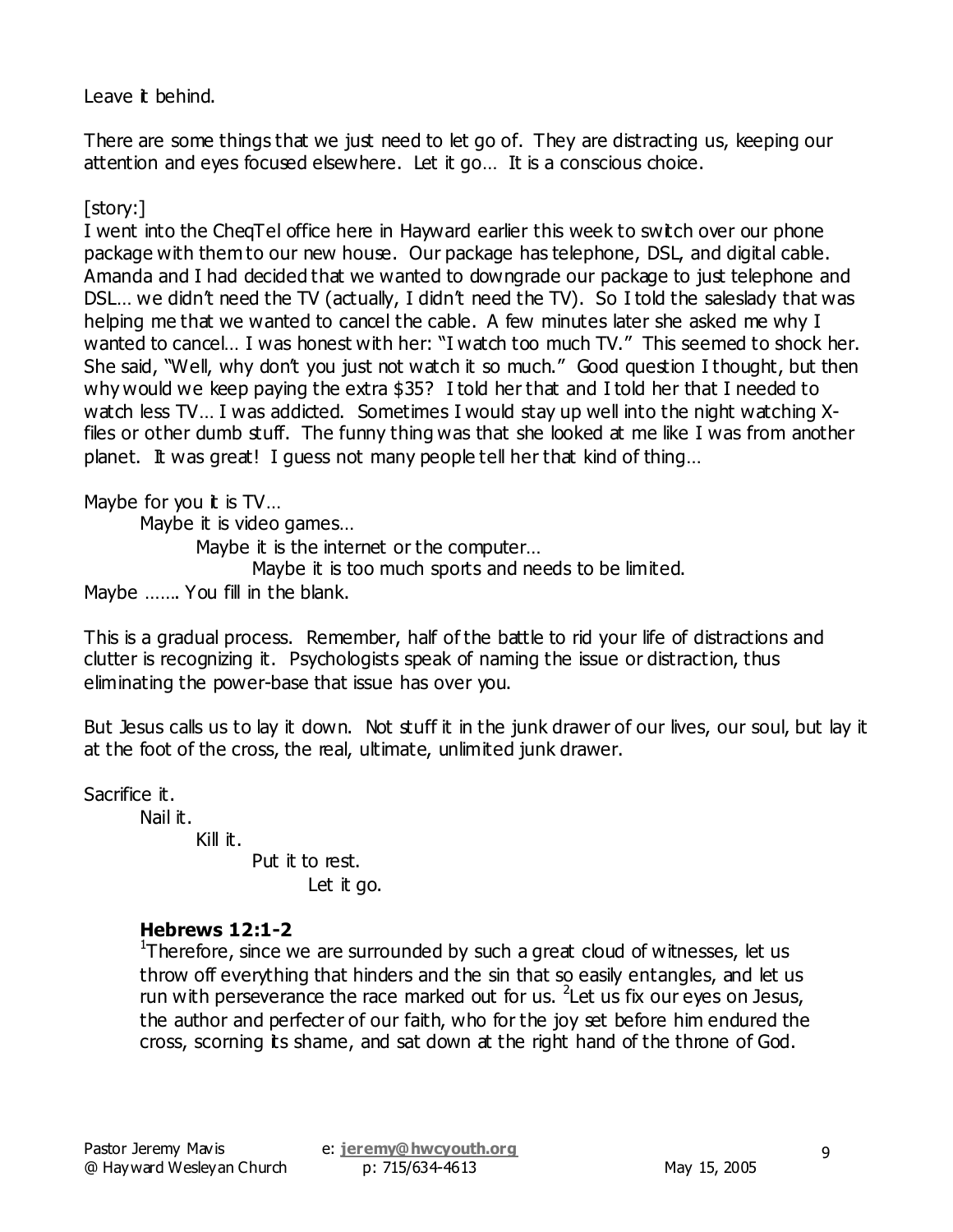Throwing off everything that hinders… not sin… hinders: Like TV, the things that distract from Jesus and life.

And the sin that so easily entangles…

Like pornography, Premarital sex or adultery, Alcoholism, drugs, Worrying, Hating someone in your heart. (Trust me, I know if you are hating someone in your heart… it comes out in the way your children behave and act… they reflect you…)

Maybe that is motivation enough for you to take a good hard look at the sin that so easily entangles.

Throw it off... get rid of it. Yeah, I know it's hard. Addiction and patterns we are set in are tough to get out of. Cutting out TV altogether for me is tough. Really. It may sound simple, but it is hard for me.

Can I do it? In the name of Jesus, you better believe it…

And you can too.

- 1. Recognize your issues and distractions, seek the Lord, he'll reveal it to you, if you are willing.
- 2. Then sacrifice it. Lay it down @ the cross. Let go of it. And don't pick it back up again.

And you find freedom.

#### **Galatians 5:13**

"You, my brothers, were called to be free. But do not use your freedom to indulge the sinful nature; rather, serve one another in love."

### **Galatians 5:1**

"It is for freedom that Christ has set us free."

[song:]

"Oh, it's hard to imagine the freedom we find from the things we leave behind."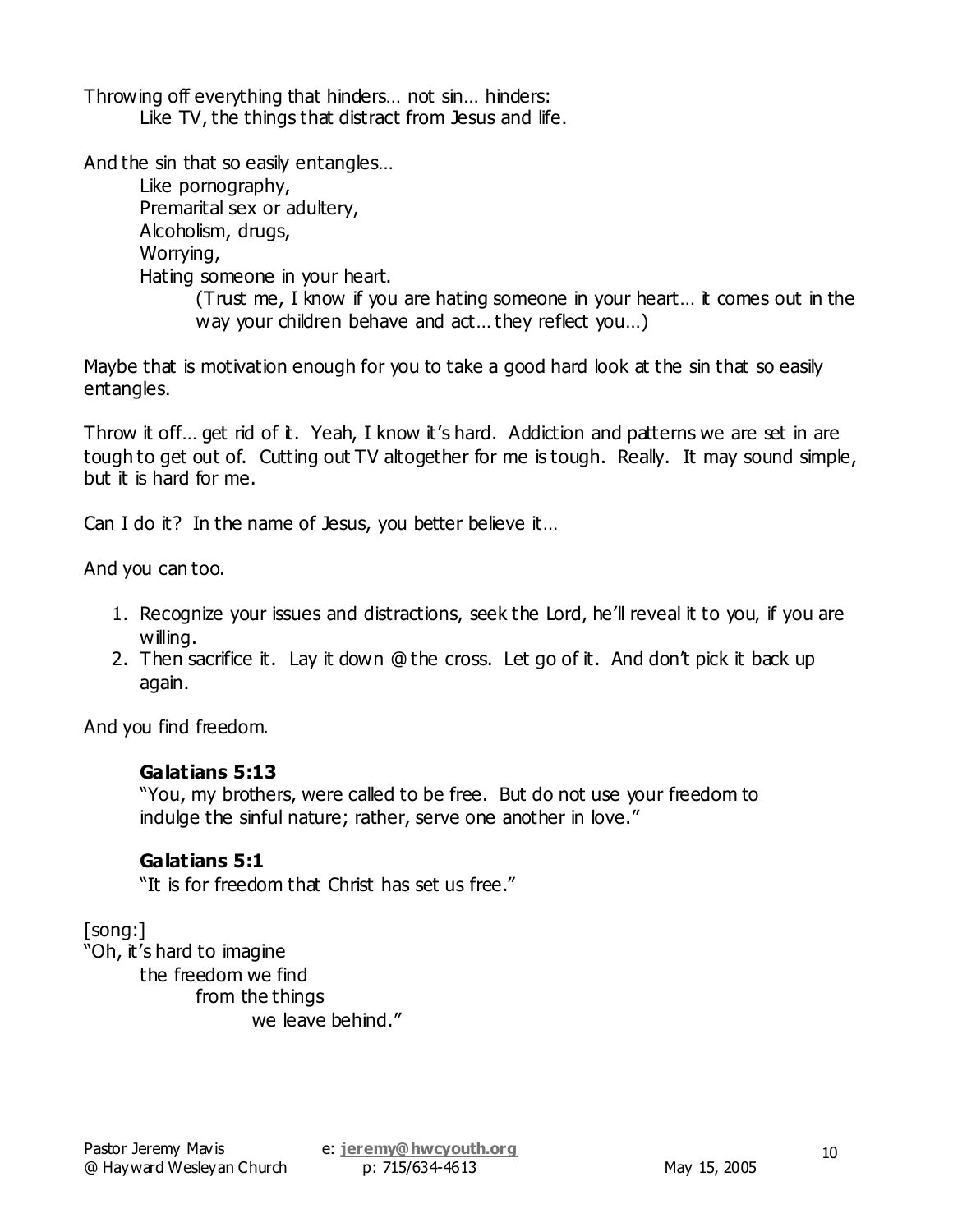Some of you sitting here may be thinking:

"Okay, there are some things that I really need to think about leaving behind, sacrificing, laying before Jesus, but then there are a lot of things that I cannot 'leave behind.' Like my job. That is a major distraction in following Jesus, but I cannot quit that. Or my kids. However much I would like to sometimes, I cannot toss them outside. Or responsibilities at church or club or coaching or you-name-it. What about these things?"

Good questions. I am glad some of you are thinking. The process is almost the same.

You must first, recognize it, whatever "it" is. Then, instead of sacrificing it, you need to sanctify it. Encapsulate it and bring it before the Lord and let him make it holy. Ask Him what to do with it. Maybe you need to let go of your control over "it" Maybe you need to change your perspective of why the Lord has you working at a gas station or McDonalds. Maybe you need to let the Lord take charge of your life…

Surrender. Give up everything.

### **Mark 8:34-36**

Then he called the crowd to him along with his disciples and said: "If anyone would come after me, he must deny himself and take up his cross and follow me. For whoever wants to save his life will lose it, but whoever loses his life for me and for the gospel will save it. What good is it for a man to gain the whole world, yet forfeit his soul?"

This cross really gets in the way sometimes doesn't it? To really follow Jesus takes work, commitment, tenacity, sacrifice, and faith.

It doesn't take a whole lot of faith, just faith the size of a little mustard seed.

Choose Jesus. Believe in Jesus. Have faith in Jesus.

Recognize the distractions that prevent us from living our lives as "talmudeen" of Jesus. …and… Sacrifice or Sanctify... or maybe both.

This cross is up here as a stark reminder that Jesus died for your stuff. Don't forget that. I'm going to give you a minute or two of silent prayer before the Lord. In that prayer… release your burdens, your distraction... cast your cares upon him, for he cares for you. Then either sacrifice or sanctify, or maybe both.

[prayer:]